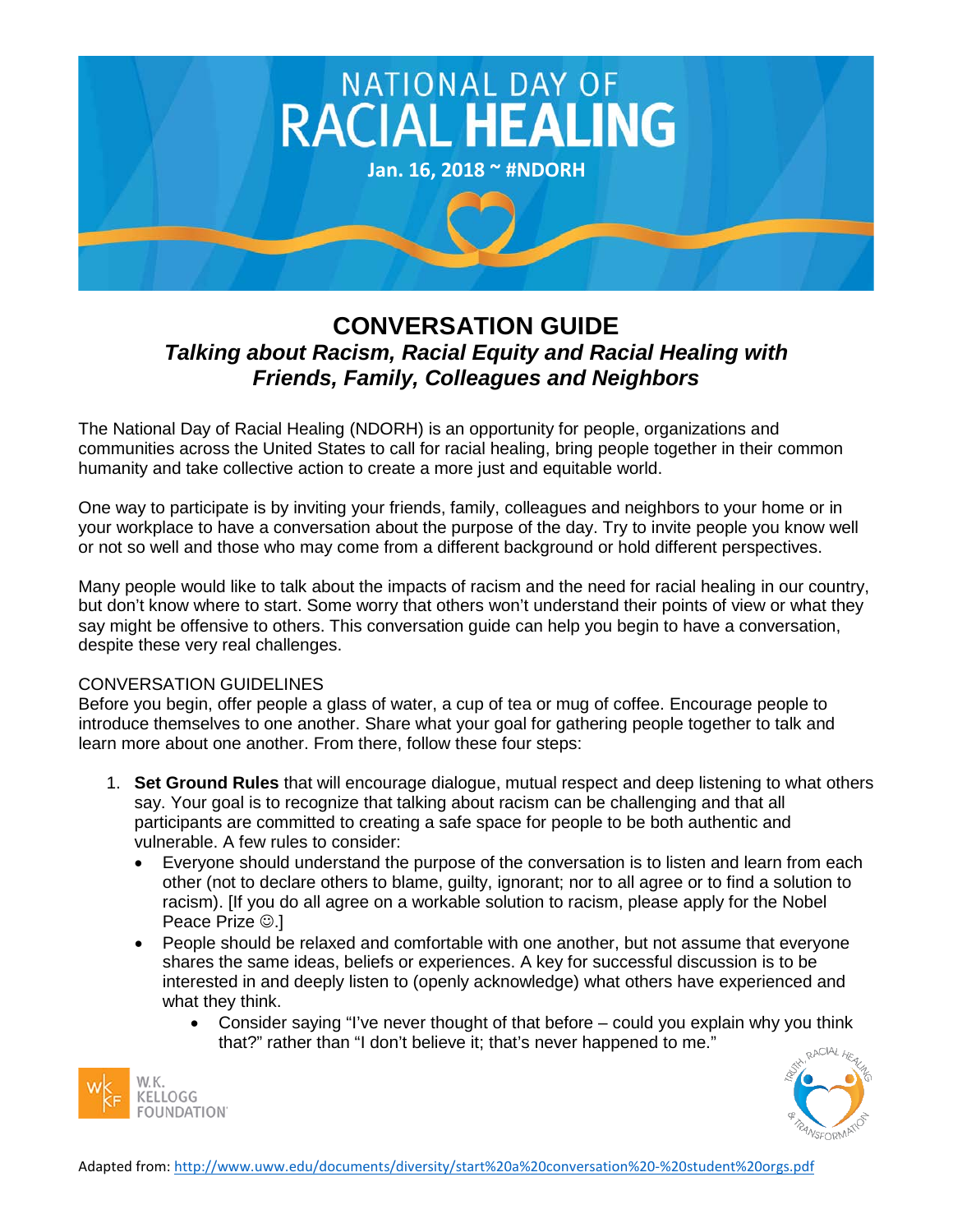- Recognize that people of good intent can misspeak or say things that may unintentionally offend others. Letting others know how their words affect you or might be understood by others is healthy and constructive; ascribing malice or stupidity to their words is not.
	- Consider saying "I feel frustrated (or I feel disrespected) when people say. ….because…." rather than "That pisses me off; that's such a stupid (or racist) thing to say."
- Establish a way for everyone to participate and be heard (inviting those who are quieter to share their thoughts and/or questions AND ensuring that the most talkative give space for other voices).
- Announce a strategy for brief "breather breaks" and "hit the restart button" in the event that the conversation veers into a space that is too conflicted or unproductive.
- Select a discussion moderator(s) responsible for helping everyone abide by the ground rules, that everyone will acknowledge and respect.
- 2. **Open the Conversation.** Begin with a conversation starter to help everyone get to know and feel comfortable with one another.

*Possible Conversation Starters:* begin with one or two of the prompts below to help everyone get to know and feel comfortable with one another.

- **Tell a story about a time you got mad.**
- **Tell about a place that makes you feel good.**
- **Tell a story about something that you have lost or have found.**
- **Tell a story about a surprise.**
- Tell a story about a time when you were generous.
- **Tell about someone you miss.**
- **Tell something about how you played as a child.**
- 3. **Deepen the Conversation.** Once you're all more comfortable, get serious and deepen the conversation using one or more of the following:
	- How often do you think about your racial or ethnic identity?
	- What aspect of your racial or ethnic identity makes you the most proud?
	- In what ways does being White/Latino/Hispanic/African American/Black/Asian/Native American/American Indian/Pacific Islander impact your personal life? Your professional life?
	- Have you ever experienced a situation where your racial or ethnic identity seemed to contribute to a problem or uncomfortable situation?
	- Does racial or ethnic identity enter in your process of making important or daily decisions? If so, how?
	- Have you ever felt "different" in a group setting because of your race/ethnicity? How did this affect you?
	- How often/deeply do you interact with people of a different racial/ethnic identity than your own? What is the nature of these relationships and interactions?
	- Have you ever witnessed someone being treated unfairly because of their racial or ethnic identity? If so, how did you respond? How did it make you feel?

After a few people have shared, ask others to reflect on what they've heard and share what they could relate to or what stood out to them without blaming, shaming and most importantly, rescuing.